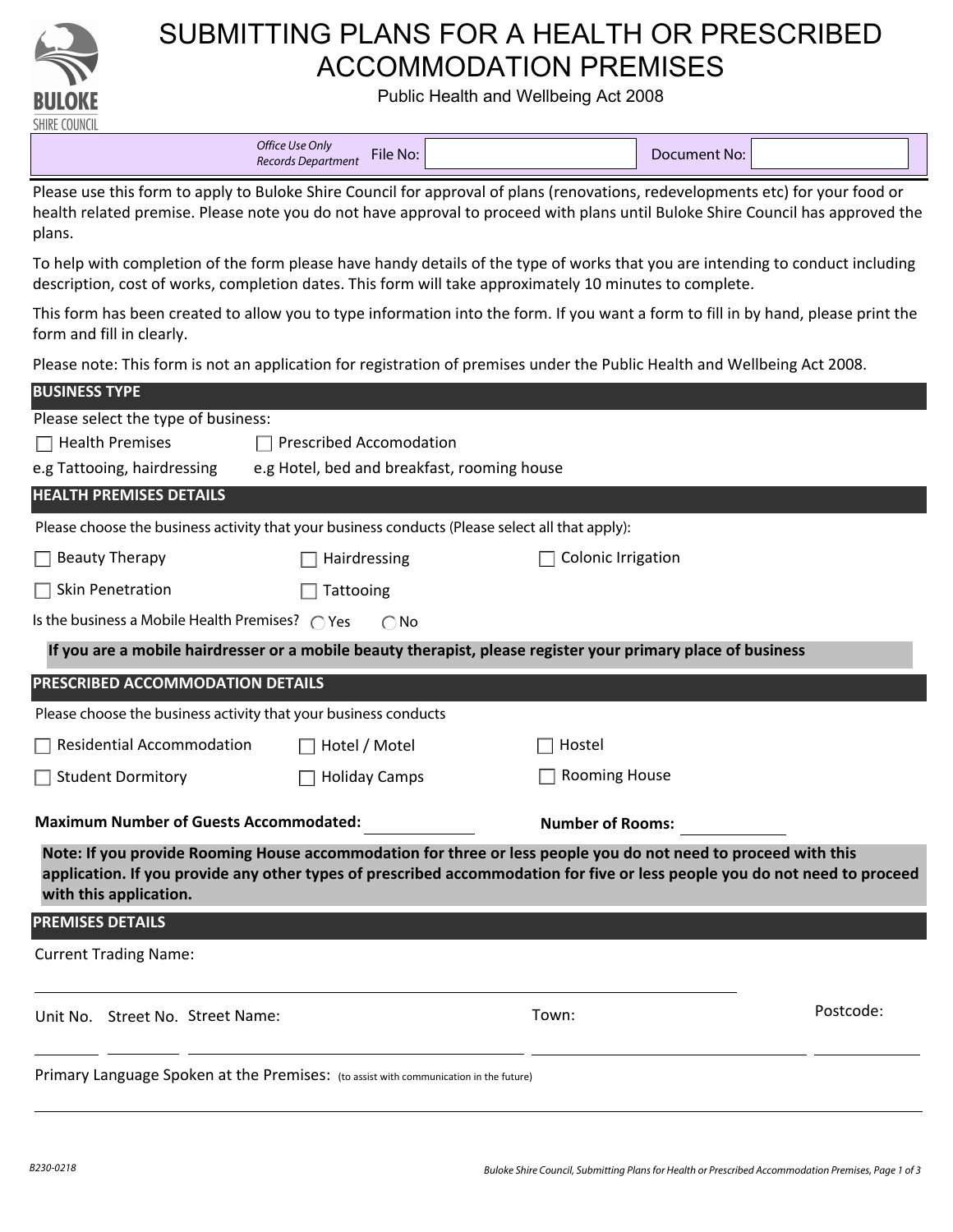|                      | <b>CONTACT FOR THIS APPLICATION</b>                      |                                                                                                              |                                                                                                                  |                      |           |  |
|----------------------|----------------------------------------------------------|--------------------------------------------------------------------------------------------------------------|------------------------------------------------------------------------------------------------------------------|----------------------|-----------|--|
| Title:               | First Name:                                              | Last Name                                                                                                    |                                                                                                                  | <b>Company Name:</b> |           |  |
|                      | <b>Preferred Mailing Address:</b>                        |                                                                                                              |                                                                                                                  |                      |           |  |
|                      | Unit No. Street No. Street Name:                         |                                                                                                              | Town:                                                                                                            |                      | Postcode: |  |
| Phone:               |                                                          | Mobile:                                                                                                      |                                                                                                                  | Fax:                 |           |  |
|                      | <b>PROPRIETOR DETAILS</b>                                |                                                                                                              |                                                                                                                  |                      |           |  |
|                      | Is this current properitor(s) an individual or company?  |                                                                                                              | Individual                                                                                                       | Company/Organisation |           |  |
|                      | Same as the contact of this application                  |                                                                                                              |                                                                                                                  |                      |           |  |
| Title:               | First Name:                                              | Last Name                                                                                                    |                                                                                                                  | <b>Company Name:</b> |           |  |
| <b>Trading Name:</b> |                                                          | ABN / ACN                                                                                                    |                                                                                                                  |                      |           |  |
|                      |                                                          | Trading Name and ABN / ACN fields are only applicable if applicant is representing a company or organisation |                                                                                                                  |                      |           |  |
| <b>Address</b>       |                                                          |                                                                                                              |                                                                                                                  |                      |           |  |
|                      | Unit No. Street No. Street Name:                         |                                                                                                              | Town:                                                                                                            |                      | Postcode: |  |
|                      |                                                          | If the preferred mailing address is different from the address listed above, please enter below:             |                                                                                                                  |                      |           |  |
|                      | Unit No. Street No. Street Name:                         |                                                                                                              | Town:                                                                                                            |                      | Postcode: |  |
| Phone:               |                                                          | Mobile:                                                                                                      |                                                                                                                  | Fax:                 |           |  |
| Email:               |                                                          |                                                                                                              |                                                                                                                  |                      |           |  |
|                      | <b>WHAT KIND OF PLANS?</b>                               |                                                                                                              |                                                                                                                  |                      |           |  |
|                      | Please indicate the kind of works you plan to undertake: |                                                                                                              |                                                                                                                  |                      |           |  |
|                      | $\Box$ Constructing new premises                         |                                                                                                              |                                                                                                                  |                      |           |  |
|                      | Altering existing premises                               |                                                                                                              | and the control of the control of the control of the control of the control of the control of the control of the |                      |           |  |
|                      | Fitting out existing premises                            |                                                                                                              |                                                                                                                  |                      |           |  |
|                      | Proposed Opening Date:                                   | <b>Total Cost of Works:</b>                                                                                  | Total Floor Area (m2):                                                                                           |                      |           |  |
|                      |                                                          |                                                                                                              |                                                                                                                  |                      |           |  |